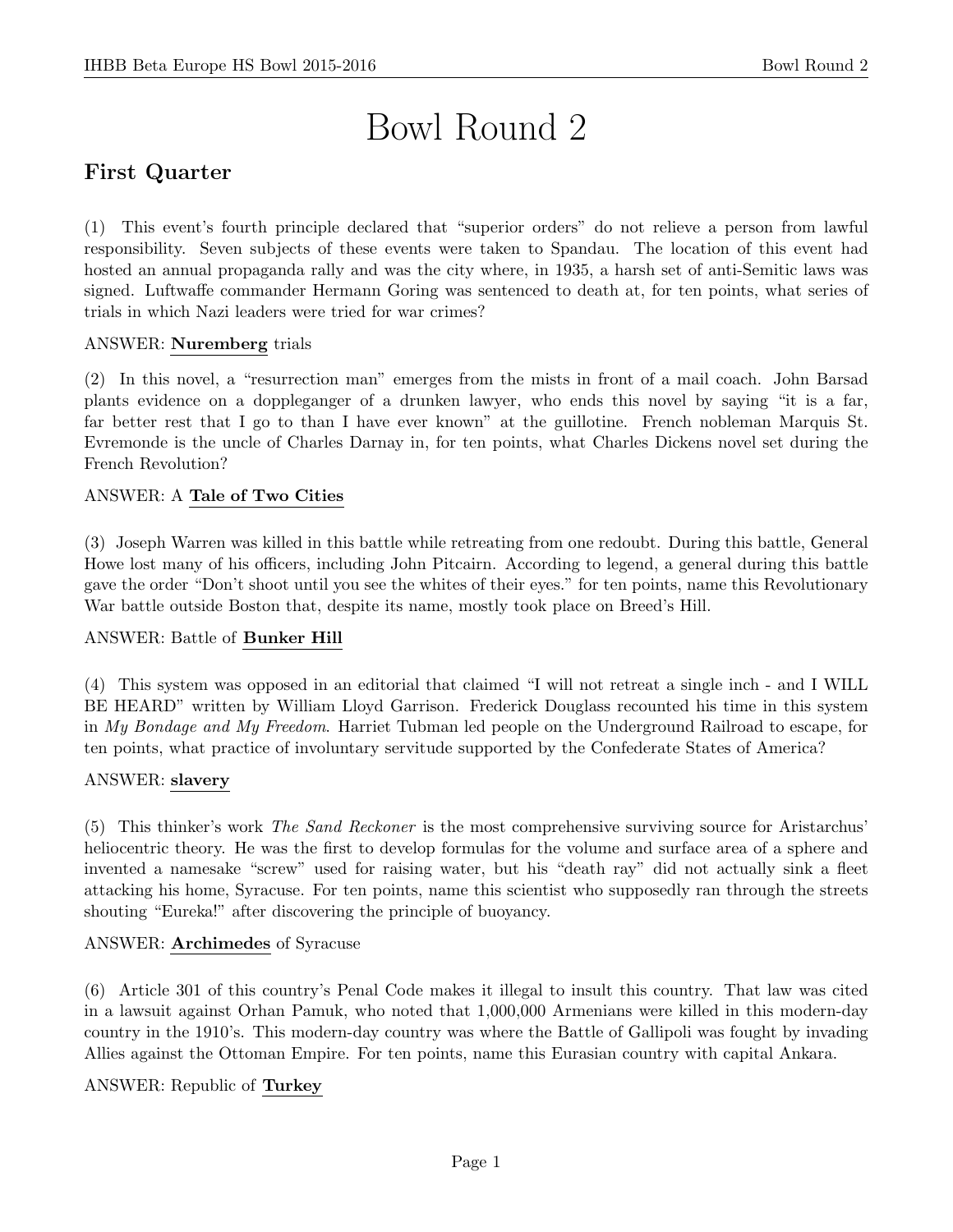(7) The Yaghan people are native to this island chain. Its largest city of Ushuaia [oosh-WHY-uh] was established as a penal colony and is served by the End of the World Train. The Drake Passage lies south of this island chain, and far fewer ships rounded its Cape Horn after the opening of the Panama Canal. For ten points, name this archipelago shared between Chile and Argentina on the southern tip of South America, whose Spanish name translates as "land of fire."

#### ANSWER: Tierra del Fuego

(8) In 2003, a copy of this painting was covered by a blue curtain while Colin Powell addressed the United Nations. On the left side of this painting, a bull stands over a woman who is holding her dead child. An eye-shaped light bulb explodes in this painting above an impaled, screaming horse. For ten points, name this painting inspired by the bombing of the title Basque town, a massive painting by Pablo Picasso.

#### ANSWER: Guernica

(9) This man directed a 2005 film where he played Fred Friendly, a colleague of Edward Murrow, as well as a 2014 film about the recovery of art in Nazi Germany. This director of Good Night and Good Luck and The Monuments Men operates a project to monitor Sudanese war crimes via satellite imagery. For ten points, name this American actor who starred as Daniel Ocean in the Ocean's 11 trilogy and with Sandra Bullock in 2013's Gravity.

#### ANSWER: George Clooney

(10) This ruler attempted to establish the Kingdom of Livonia as a vassal state, and this ruler established his country's first printing press at Kitai-gorod. This ruler conquered Kazan and Astrakhan, and he established a secret police force known as the Oprichniki. Feodor I succeeded this ruler after he killed his eldest son in a fit of rage, eventually leading to the Time of Troubles. For ten points, name this first Tsar of Russia whose epithet notes his power, not his cruelty.

ANSWER: Ivan IV of Russia [or Ivan the Terrible; or Ivan Grozny]

## Second Quarter

(1) Assuming constant income, this quantity for money is the inverse of the velocity of money. Its price elasticity should always be negative, but Veblen goods violate that theory. John Maynard Keynes argued that, in recessions, the aggregate of this quantity should be bolstered by government spending. The law of this quantity holds that it should fall as price rises. For ten points, name this economic quantity that, in competitive markets, should reach equilibrium with supply.

#### ANSWER: demand

BONUS: A demand shock may be triggered by these events, often lobbied for by American conservatives as a way to lower governmental revenue.

ANSWER: tax cuts (accept equivalents)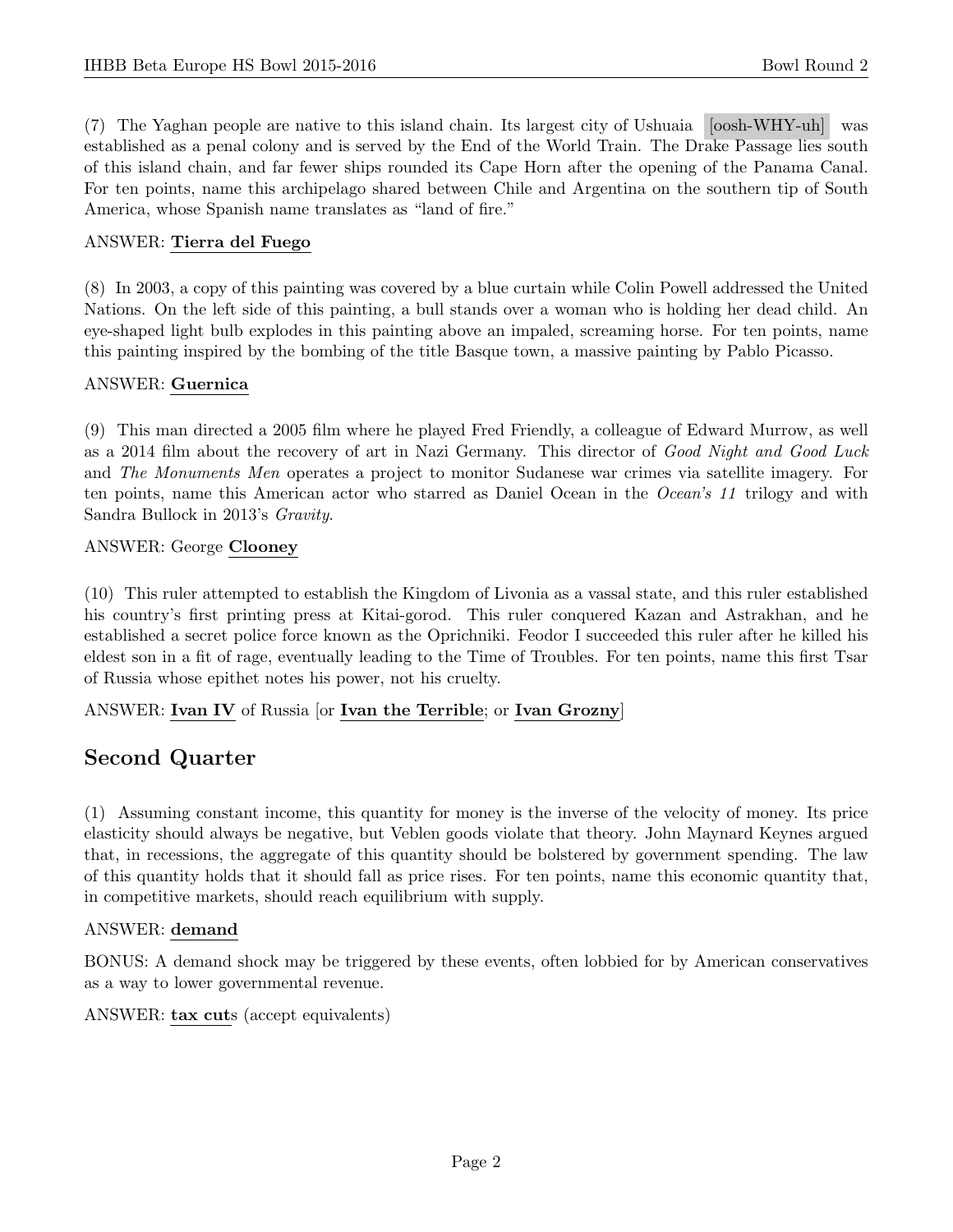(2) The inefficient Trabant was built in this former country. It used distinctive Ampelm¨annchen crosswalk symbols that are now enjoyed as its modern residents experience "Ostalgie." Its residents were once spied on by the Markus Wolf-led Stasi, which revealed its records after reunification in 1990. For ten points, name this former Soviet-zone country with capital Berlin.

ANSWER: East Germany (accept German Democratic Republic; or Deutsche Demokratische Republik; do not accept or prompt on Germany)

BONUS: The Oder-Neisse [NYE-suh] Line created a border between East Germany and what other country?

ANSWER: Republic of Poland

(3) During this event, paratroopers captured bridges on the River Orne and Saint-M`ere-Eglise. The First ´ US Army Group participated in Operation Quicksilver prior to this campaign, and was commanded by General Patton. The Canadians were supposed to capture Caen during this operation, and the Americans were assigned to Fortress Cherbourg, part of the Atlantic Wall. For ten points, name this operation, an Allied landing on five beaches in Northern France.

#### ANSWER: Operation Overlord (accept D-Day, accept Battle of Normandy)

BONUS: Operation Dragoon, landings after Operation Overlord in the south of France, targeted Toulon and this other Mediterranean port, now the second largest French city.

#### ANSWER: Marseilles

(4) This object was excommunicated by Calixtus III, who believed it boded evil for the defenders of Belgrade. Mark Twain said that this object and he were "two unaccountable freaks" and claimed that he would "go out with it," a prediction that came true when he died in 1910. The Giotto Probe flew through the coma of this object in 1986, which will be visible again in 2061. For ten points, name this comet that approaches Earth roughly every 76 years.

#### ANSWER: Halley's comet [or 1P/Halley]

BONUS: In 1910, Earth passed through this feature of Halley's comet, leading some to buy gas masks in fear that Earth's atmosphere would be poisoned.

#### ANSWER: the tail

(5) This composer wrote a piece originally intended for a "mechanical orchestra" to commemorate the Battle of Vitoria, Wellington's Victory. He included a funeral march in a symphony which was dedicated "to the memory of a great man" after its original dedicatee declared himself Emperor. This finale of this man's last symphony was a setting of a Friedrich Schiller poem. For ten points, name this composer of the Eroica Symphony whose Symphony #9 includes the "Ode to Joy."

#### ANSWER: Ludwig van Beethoven

BONUS: Beethoven's Eroica was originally dedicated to this leader before he named himself Emperor.

#### ANSWER: Napoleon Bonaparte (or Napoleon I)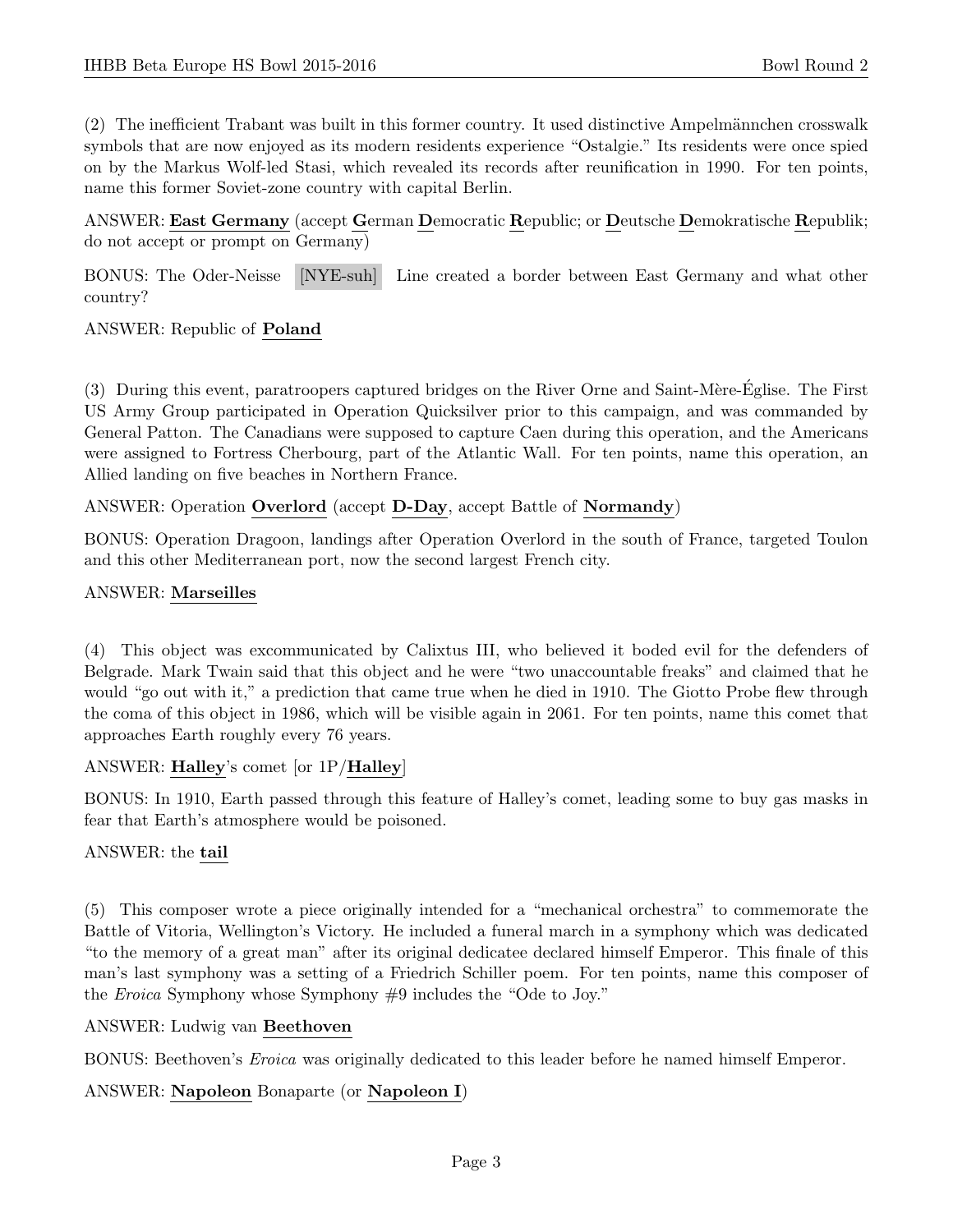(6) Alexander Suvorov invaded this country through the St. Gotthard Pass during the French Revolutionary wars. The Toggenburg War was fought by the Old Confederacy of this country, which was formed from Uri, Schwyz, and Unterwalden. The Kappel wars were fought in this country, where Napoléon established the Helvetic Republic. Zürich is one of eight Old Cantons in, for ten points, what Alpine country that has its capital at Bern?

### ANSWER: Switzerland

BONUS: This author of Institutes of the Christian Religion and supporter of predestination fled to Switzerland and eventually led the church of Geneva.

#### ANSWER: John Calvin

(7) Juan de la Cosa and the Pinzon brothers assisted this man by providing and piloting ships. He built the failed settlement of La Navidad on Hispaniola from the scraps of his flagship. Though his calculations were severely off, Ferdinand and Isabella financed this man's project, including four voyages. For ten points, name this explorer whose three-ship fleet crossed the Atlantic Ocean in 1492.

ANSWER: Christopher Columbus (or Cristobal Colon)

BONUS: This flagship of Columbus' fleet ran aground on Hispaniola and did not return to Europe.

## ANSWER: Santa Maria

(8) The early heqin [huh-CHEEN] system allowed the Xiongnu [tchee-ONG-noo] to rule the area north of this structure. A portion of this structure was built in the contested Ordos region and, as a result, became known as the "Great Boundary." The Jiayu Pass serves as the end of one section of this structure built by the Ming dynasty to defend against Mongol attacks. For ten points, name this massive series of Chinese defensive fortifications.

#### ANSWER: Great Wall of China

BONUS: The deal with the Xiongnu occurred under the ruler of this dynasty. The history of this dynasty, which also names China's largest ethnic group, was chronicled by Sima Qian [su-mah chee-en].

#### ANSWER: Han Dynasty

# Third Quarter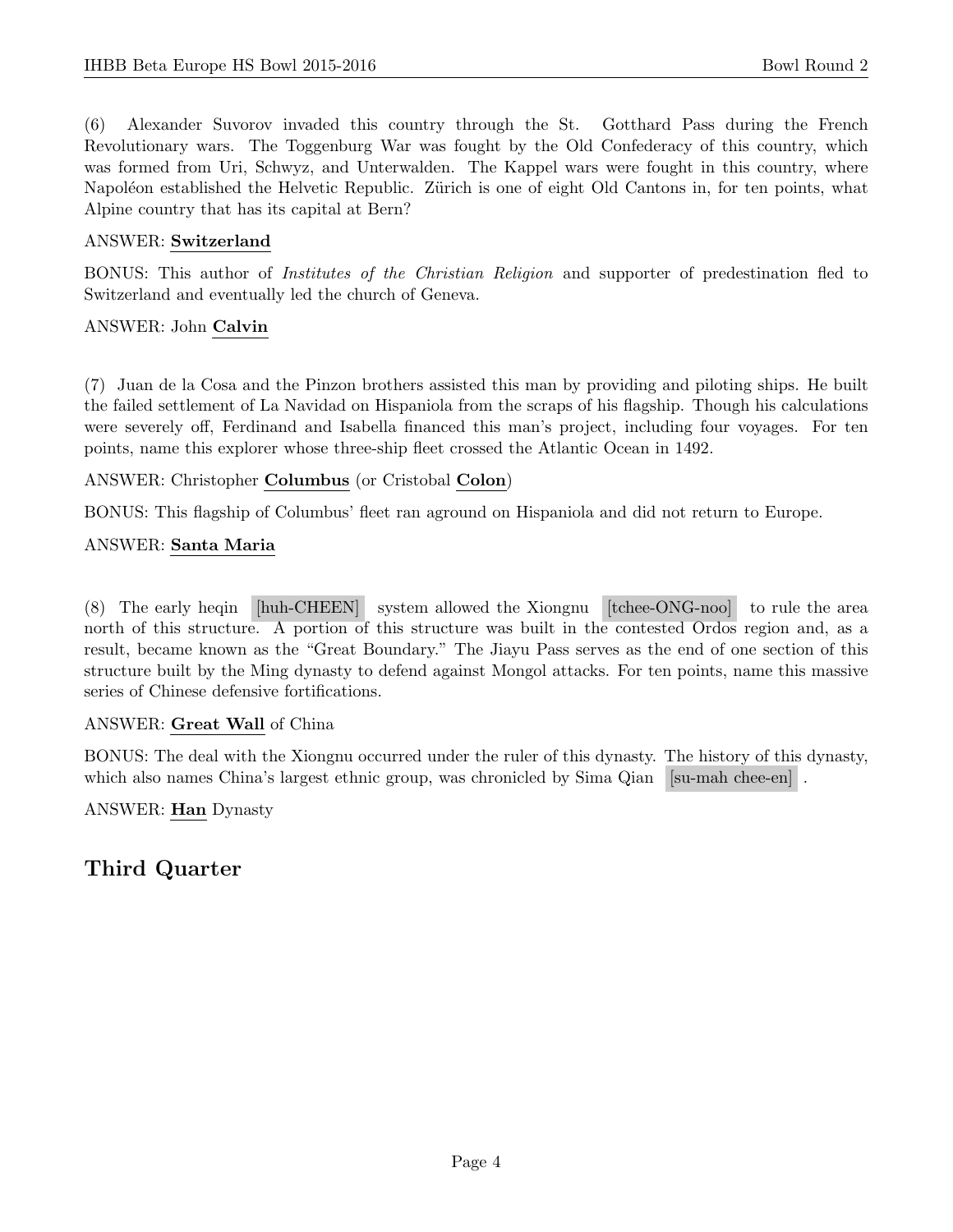## **CRASHES**

Name the...

- (1) Egyptian peninsula over which a Russian plane broke apart on October 31, 2015?
- ANSWER: Sinai Peninsula
- (2) Company whose Windows operating system shows a "blue screen of death" after it crashes.

## ANSWER: Microsoft

(3) City where the Dow Jones average crashed on Black Tuesday, 1929, starting the Great Depression.

## ANSWER: New York City (or NYC)

(4) American company whose 777 jet suffered its first fatal crash with Asiana Flight 214 in San Francisco.

## ANSWER: Boeing

(5) American award ceremony where Crash won Best Picture in 2004.

## ANSWER: Academy Awards or Oscars

(6) Sea north of Sicily over which Itavia Flight 870 may have been shot down in 1980.

## ANSWER: Tyrrhenian Sea

(7) Commodity, such as the semper augustus whose Dutch speculative market crashed in 1637.

ANSWER: tulip bulbs (prompt on flowers)

(8) First U.S. space station, which de-orbited in 1979 and crashed in Western Australia.

## ANSWER: Skylab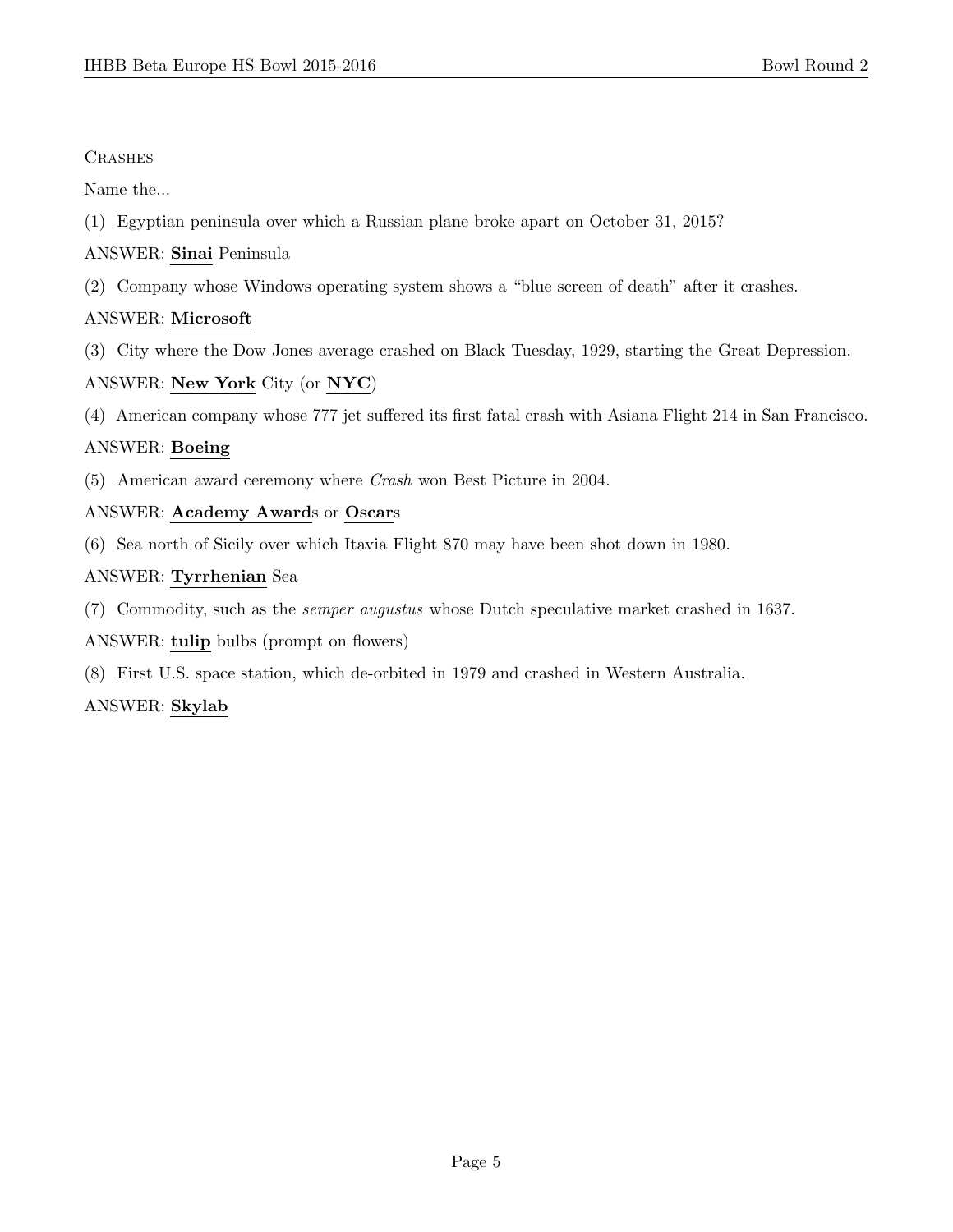### GERMAN CULTURE

## What is...

(1) The once-divided German capital city?

## ANSWER: Berlin

(2) The Christian holiday celebrated with street markets called Weihnachtsmarkt [VYE-nakts-markt] and advent calendars?

### ANSWER: Christmas (Eve and/or Day)

(3) The sibling storytellers of fairy tales like "Hansel and Gretel?"

## ANSWER: Brothers Grimm (or Jacob and Wilhelm Grimm; prompt on Grimm)

(4) The highway system whose efficiency and lack of speed limits inspired President Eisenhower?

## ANSWER: Autobahn

(5) The Bavarian capital city whose beer halls sponsor the annual Oktoberfest?

## ANSWER: Munich

(6) The NBA MVP who has played 17 seasons for the Dallas Mavericks?

## ANSWER: Dirk Nowitzki

(7) The founder of the Bayreuth [bye-ROYT] opera house, where his Ring Cycle is annually performed?

## ANSWER: Richard Wagner [VAHG-ner]

(8) The German art and architecture school founded by Walter Gropius?

## ANSWER: Bauhaus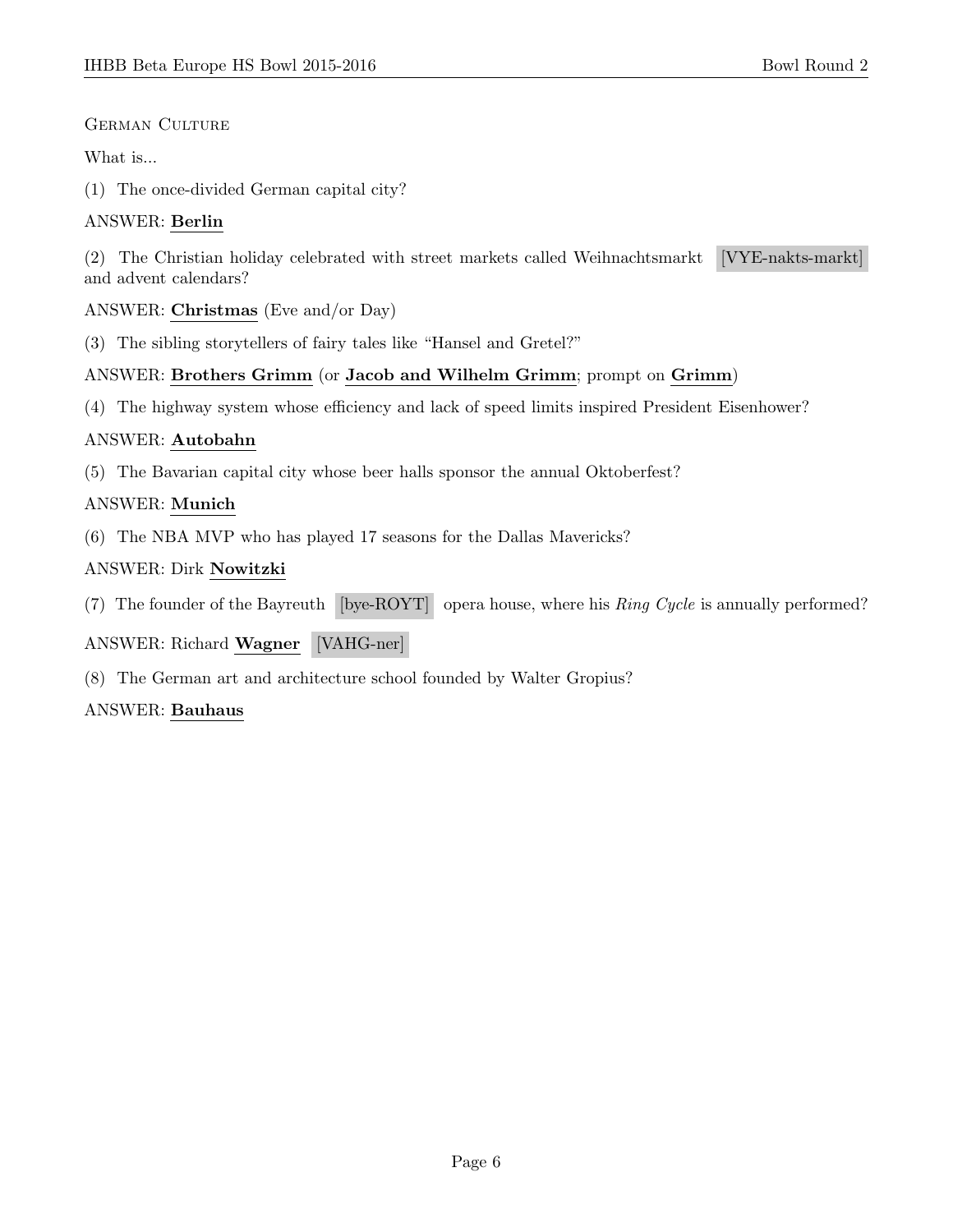### MIDDLE EASTERN CONFLICT AND PROTEST

Which Middle Eastern country...

(1) Had a 2013 coup d'etat remove Mohamed Morsi from power in Cairo?

## ANSWER: Egypt

(2) Has lost territory to ISIS but is still led from Baghdad?

## ANSWER: Iraq

(3) Attacked the Hamas-ruled Gaza Strip to its west in 2014?

## ANSWER: Israel

(4) Signed the Joint Comprehensive Plan of Action, limiting its nuclear production capabilities in exchange for relaxed sanctions?

## ANSWER: Iran

(5) Is torn by civil fighting in and around Aleppo?

## ANSWER: Syria

(6) Is the base of the militant group Hezbollah?

## ANSWER: Lebanon

(7) Was invaded by Saddam Hussein in 1990, triggering the first Persian Gulf War?

## ANSWER: Kuwait

(8) Was the site of the 2000 USS Cole bombing in a port on the Arabian Peninsula?

## ANSWER: Yemen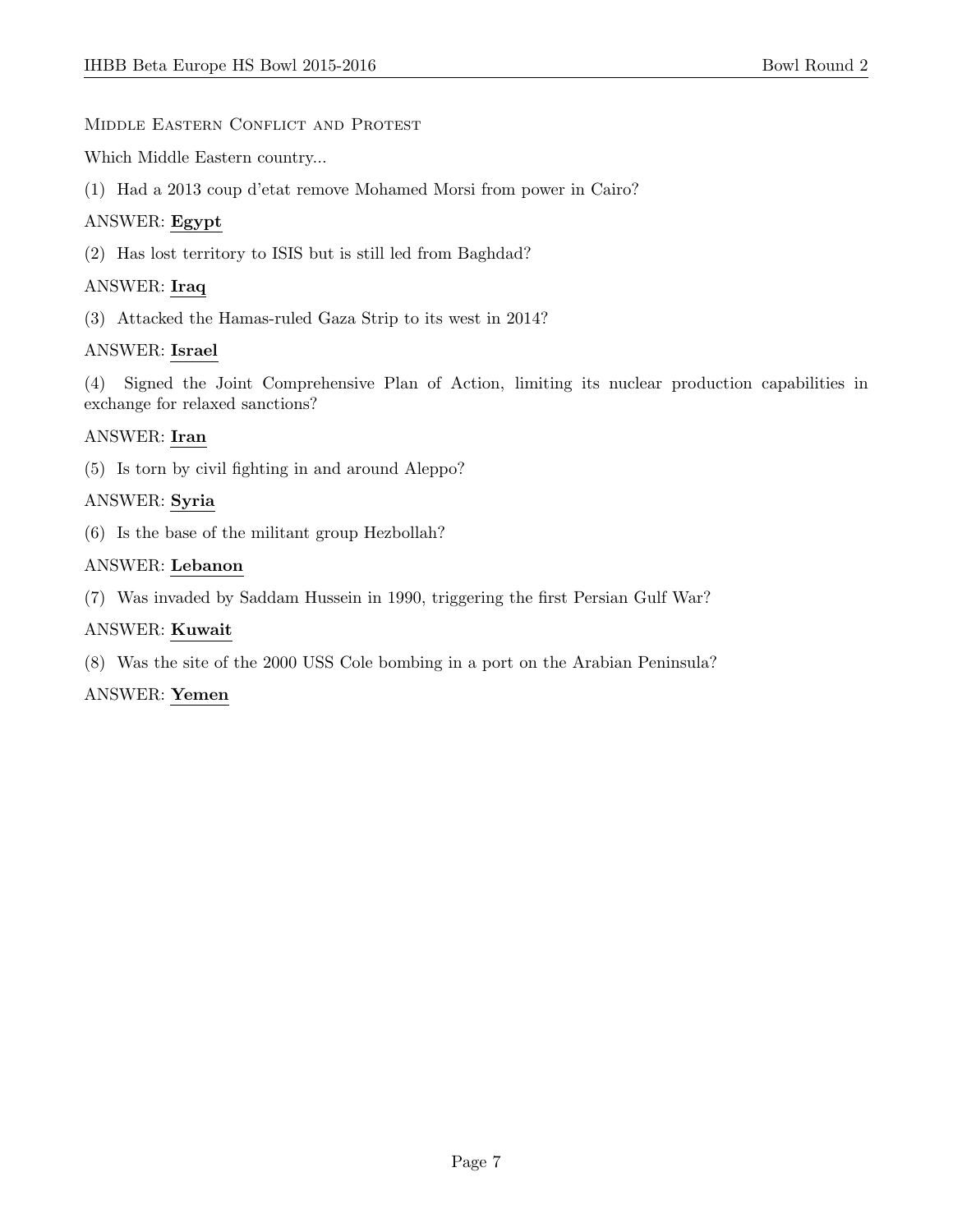# Fourth Quarter

(1) Victor Amadeus II became King of Sicily after the end of this conflict. The American theatre of this conflict is known as Queen Anne's War. The Duke of Marlborough's forces were victorious at the Battle of  $(+)$  Blenheim [BLEN-hym] during this conflict. This conflict, which began shortly after the death of Charles II, was ended with the signing of the (\*) Treaty of Utrecht. For ten points, name this conflict that erupted over the throne of a country on the Iberian Peninsula.

ANSWER: War of the Spanish Succession

(2) After taking off from this city, Evo Morales's plane was grounded because it allegedly carried Edward Snowden. Two women used suicide bombs on the metro in this city in 2010, killing 40 people. The band  $(+)$  Pussy Riot was imprisoned in 2012 after performing at an Orthodox cathedral in this city, and  $(*)$  Boris Nemtsov was assassinated in this city in February of 2015. For ten points, name this city, the location of the Kremlin and the capital of the Russian Federation.

#### ANSWER: Moscow (accept Moskva)

(3) In the Prose Edda, four of these creatures are said to stand at the four points of the compass. Another of these creatures named Alviss was tricked by Thor into talking all night until the sun rose, after which he turned to  $(+)$  stone. Most famously, two of them named Sindri and Brokkr (\*) forged Thor's hammer, Mjolnir [mYOLL-neer]. For ten points, name these creatures from Norse mythology who are often depicted as miners and smiths and who, over the course of history, transitioned from minor deities into literally short beings.

#### ANSWER: dwarfs

(4) This adjective names a white supremacist "Council of Citizens" led by Earl Holt. Brent Bozell ghostwrote a book for Arizona Senator Barry Goldwater about The Conscience of this type of person. The Canadian Alliance  $(+)$  merged with another party to form the Canadian political party of this name, which was, until October 2015, led by Stephen (\*) Harper. Traditional cultural institutions are supported by, for ten points, what political philosophy that describes the American Republican Party, contrasted with "liberalism"?

ANSWER: conservative (accept word forms; do not accept conservationist or its word forms)

(5) Livy claims that one participant in this conflict used heated vinegar to cross a blocked mountain pass. Quintus Fabius was nicknamed "the delayer" during this conflict for refusing to engage in battle. One side in this conflict lost at Lake  $(+)$  Trasimene  $[$ trah-sih-meh-nee $]$ but later won the decisive victory on the plains of Zama under Scipio [SKIP-ee-oh] , counteracting a devastating loss at Cannae [CANN-aye] . The (\*) Alps were traversed by Hannibal during, for ten points, what second of a series of conflicts between Rome and Carthage?

ANSWER: 2nd Punic War (prompt on Punic War(s))